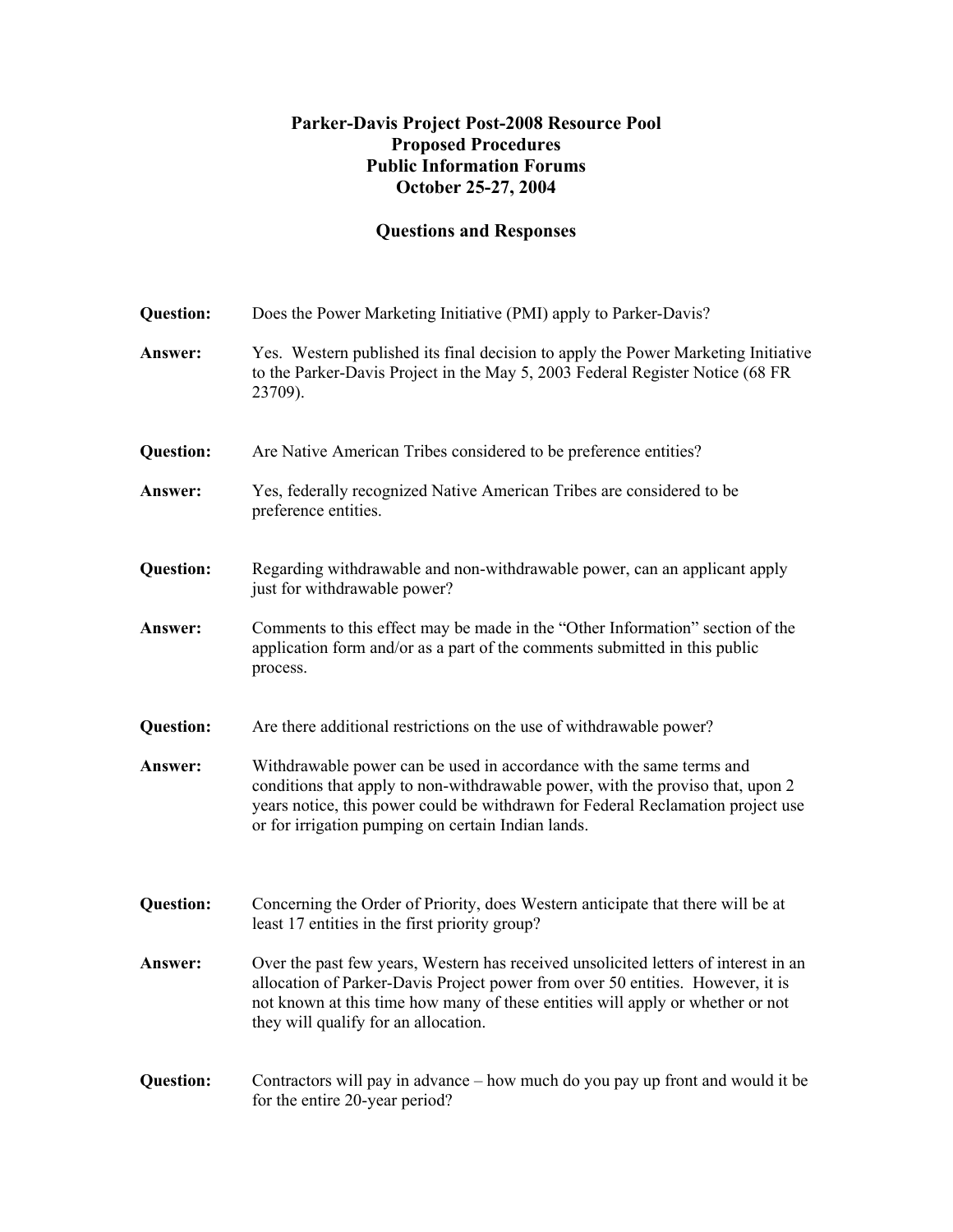**Answer:** Contractors will be required to pay in advance for their Firm Electric Service on a month-ahead basis. The Firm Electric Service contracts containing this provision for payment in advance will be effective from October 1, 2008 through September 30, 2028. **Question:** Contractors will pay in advance – will there be a monthly or annual true-up? **Answer:** The Parker-Davis Project Firm Electric Service contract is a take-or-pay contract. Each contractor is expected to schedule their full monthly energy allocation each month. Each contractor will be billed on that allocation and receive credit for funds advanced. As a result, there is no need for a true-up. **Question:** Reimbursement of undepreciated replacement advances. How will this work and how significant will this amount be for new contractors? **Answer:** The provisions for calculating the amount of undepreciated replacement advances to be reimbursed to existing contractors are contained in section 15.7 of Western's Advancement of Funds contract (98-DSR-10870). The contract states that Western will collect payments from new contractors over a period not to exceed five years until the obligation has been satisfied. The collection will begin 120 days after the effective date of the contract that carries out the withdrawal or reallocation of power. Western will then pay the contractors that advanced the funds in five annual payments, beginning on the first anniversary of the withdrawal or reallocation. At this time, Western cannot determine what this amount will be for new contractors in 2008. However, by keeping the reductions to existing customers down to a net reduction of less than 1%, Western has minimized the financial impact of this provision to new contractors. **Question:** The proposed criteria contains a requirement for utility status. How can this status be achieved? **Answer:** Section 905.35 of Western's Energy Planning and Management Program (EPAMP) regulation, 10 CFR § 905.35, requires entities that desire to purchase power from Western for resale to consumers to have utility status. Utility Status is defined to mean that the entity has responsibility to meet load growth, has a distribution system, and is ready, willing, and able to purchase power from Western on a wholesale basis for resale to consumers. Ready, willing, and able means that (1) the potential customer has the facilities needed for the receipt of power or has made the necessary arrangements for transmission and/or distribution service, (2) the potential customer's power supply contract with third parties permit the delivery of Western's power, and (3) metering, scheduling, and billing arrangements are in place. **Question:** What will be the power rates for 2008?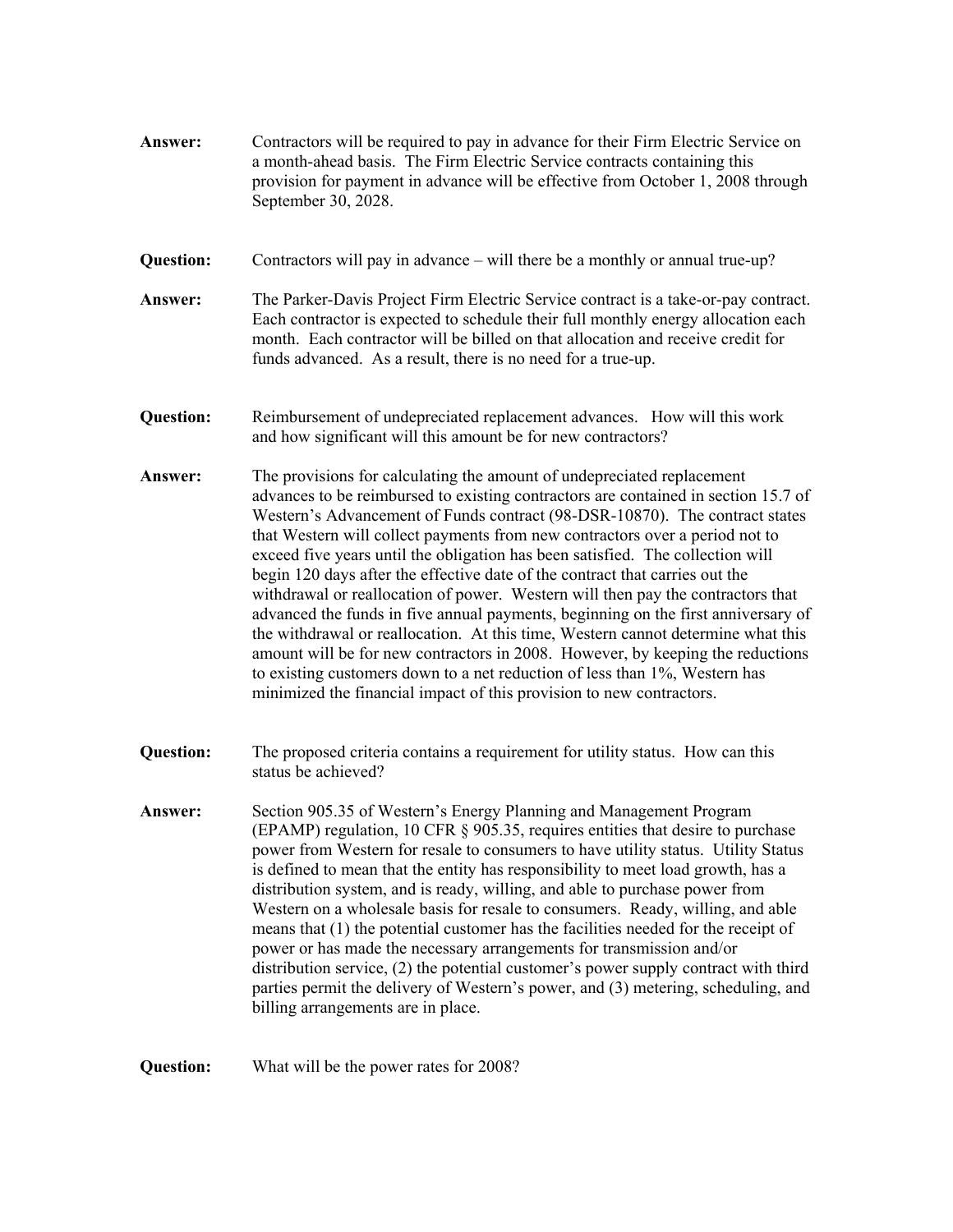| Answer:          | Actual rates are determined through an annual public process. The rates<br>currently projected for 2008 are posted on Western's website at<br>www.wapa.gov/dsw/pwrmkt, under the "Parker-Davis Project Rate Adjustment<br>Data" link. The currently posted rates are subject to change on an annual basis<br>and Western cannot determine at this time what the actual rates will be for 2008.                                                                                                                                                                                                                                                                                                                                                                                                                                                                                                                                                                                                                                                                              |
|------------------|-----------------------------------------------------------------------------------------------------------------------------------------------------------------------------------------------------------------------------------------------------------------------------------------------------------------------------------------------------------------------------------------------------------------------------------------------------------------------------------------------------------------------------------------------------------------------------------------------------------------------------------------------------------------------------------------------------------------------------------------------------------------------------------------------------------------------------------------------------------------------------------------------------------------------------------------------------------------------------------------------------------------------------------------------------------------------------|
| <b>Question:</b> | Do the rates found on the web site include the impact of the surcharge for the<br>Basin Fund?                                                                                                                                                                                                                                                                                                                                                                                                                                                                                                                                                                                                                                                                                                                                                                                                                                                                                                                                                                               |
| Answer:          | No, the rate schedules posted on the web site do not currently include the<br>surcharge. (See below for an explanation of the surcharge.)                                                                                                                                                                                                                                                                                                                                                                                                                                                                                                                                                                                                                                                                                                                                                                                                                                                                                                                                   |
| <b>Question:</b> | Is there an end to the surcharge applicable to the Parker-Davis Project?                                                                                                                                                                                                                                                                                                                                                                                                                                                                                                                                                                                                                                                                                                                                                                                                                                                                                                                                                                                                    |
| Answer:          | No. The Colorado River Basin Project Act (Pub. L. 90-537, 82 Stat. 894) as<br>amended by the Hoover Power Plant Act of 1984 (Pub. L. 98-381, 98 Stat. 1333)<br>states:                                                                                                                                                                                                                                                                                                                                                                                                                                                                                                                                                                                                                                                                                                                                                                                                                                                                                                      |
|                  | " <i>Provided, however</i> , That  for the Parker-Davis project commencing on June 1,<br>2005, and until the end of the repayment period for the Central Arizona project<br>described in section 301(a) of this Act, the Secretary of Energy shall provide for<br>surplus revenues by including the equivalent of 4 1/2 mills per kilowatthour in<br>the rates charged to purchasers in Arizona for application to the purposes<br>specified in subsection (f) of this section and by including the equivalent of $2\frac{1}{2}$<br>mills per kilowatthour in the rates charged to purchasers in California and<br>Nevada for application to the purposes of subsection $(g)$ of this section as<br>amended and supplemented: Provided further, That after the repayment period<br>for said Central Arizona project, the equivalent of 2 1/2 mills per kilowatthour<br>shall be included by the Secretary of Energy in the rates charged to purchasers in<br>Arizona, California, and Nevada to provide revenues for application to the<br>purposes of [salinity control]". |
| <b>Question:</b> | What is meant by "responsibility to meet load growth"? How do you<br>demonstrate load growth responsibility with multiple utilities involved?                                                                                                                                                                                                                                                                                                                                                                                                                                                                                                                                                                                                                                                                                                                                                                                                                                                                                                                               |
| Answer:          | The expectation is that each utility has a service area and, within that service<br>area, the utility has responsibility to accommodate any increase in load.                                                                                                                                                                                                                                                                                                                                                                                                                                                                                                                                                                                                                                                                                                                                                                                                                                                                                                               |
| <b>Question:</b> | What is the difference between Slide #22 of the presentation (Ready, Willing,<br>and Able) and Slide #23 (Utility Status)?                                                                                                                                                                                                                                                                                                                                                                                                                                                                                                                                                                                                                                                                                                                                                                                                                                                                                                                                                  |
| Answer:          | Both slides contain the language of EPAMP. Slide #22 describes the "Ready,<br>Willing, and Able" requirement for end use applicants, as well as those<br>applicants who intend to purchase Western power for resale to consumers.                                                                                                                                                                                                                                                                                                                                                                                                                                                                                                                                                                                                                                                                                                                                                                                                                                           |
| <b>Question:</b> | Must cities have utility status to be eligible to receive an allocation?                                                                                                                                                                                                                                                                                                                                                                                                                                                                                                                                                                                                                                                                                                                                                                                                                                                                                                                                                                                                    |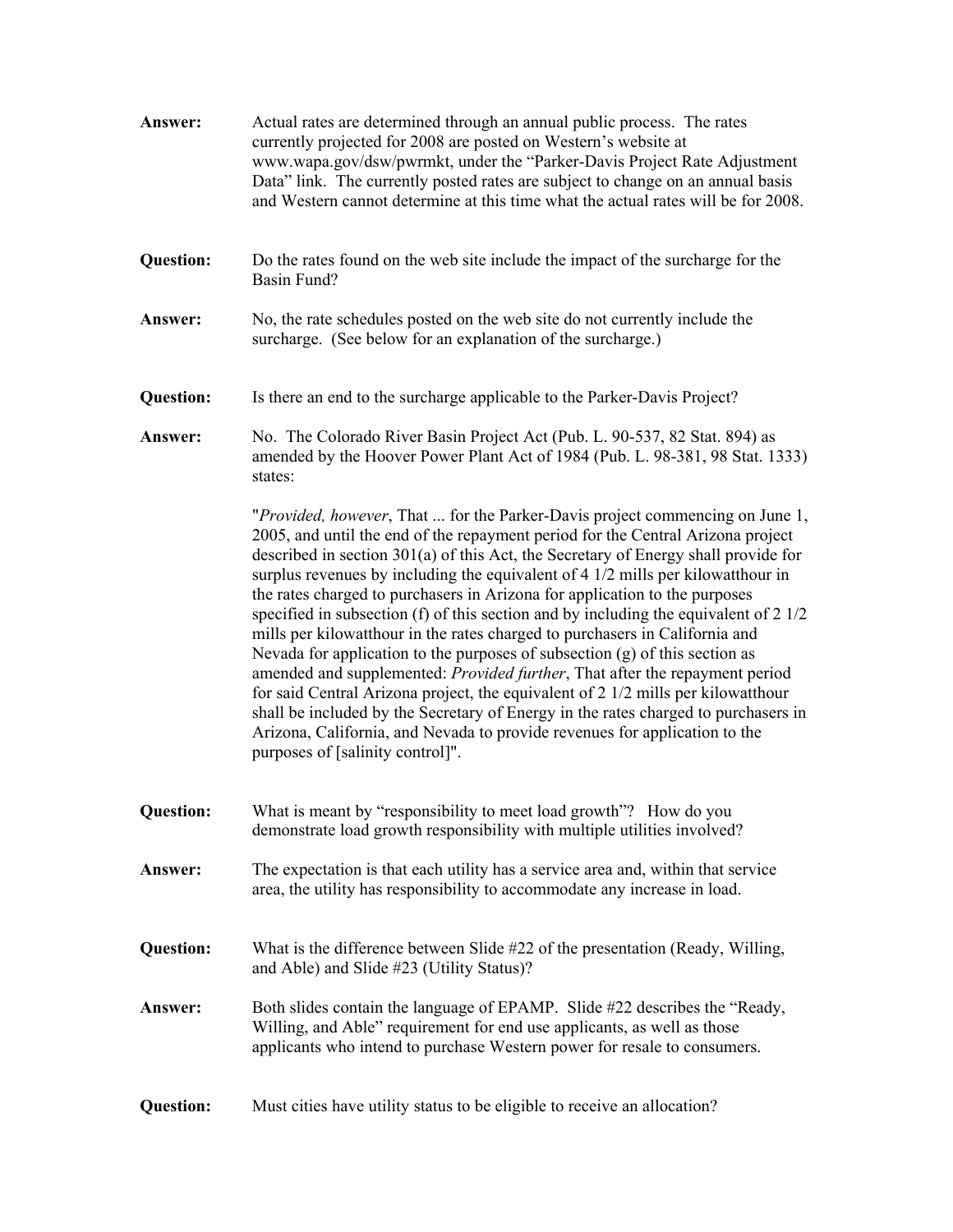| Answer:          | In the October 1, 2004 Federal Register Notice, Western proposed that<br>"Qualified applicants that desire to purchase power from Western for resale to<br>consumers, including cooperatives, municipalities, public utility districts, and<br>public power districts must have utility status by October 1, 2005." |
|------------------|---------------------------------------------------------------------------------------------------------------------------------------------------------------------------------------------------------------------------------------------------------------------------------------------------------------------|
|                  | Western's historic position has been that utility status is required for cities to be<br>eligible to receive Western power under the preference clause.                                                                                                                                                             |
|                  | Comments on this or any other subject may be submitted as part of this public<br>process.                                                                                                                                                                                                                           |
| <b>Question:</b> | Why is a one megawatt minimum allocation being proposed?                                                                                                                                                                                                                                                            |
| Answer:          | A one megawatt minimum allocation allows Western to minimize the risk of<br>scheduling in excess of the Contracted Rate of Delivery, and is a provision of the<br>current P-DP marketing plan.                                                                                                                      |
| <b>Question:</b> | Is the one megawatt minimum allocation provision different than what was done<br>in the recent Salt Lake City Area/Integrated Projects (SLCA/IP) remarketing<br>effort?                                                                                                                                             |
| Answer:          | Yes. Each region within Western has its own specific marketing plan.                                                                                                                                                                                                                                                |
| <b>Question:</b> | How was the resource pool created?                                                                                                                                                                                                                                                                                  |
| Answer:          | The process used by Western to create the resource pool is outlined in the May 5,<br>2003 Federal Register Notice, and is available on the<br>www.wapa.gov/dsw/pwrmkt web site.                                                                                                                                     |
| <b>Question:</b> | Will there be a reduction to the allocations of existing customers?                                                                                                                                                                                                                                                 |
| Answer:          | Yes, the final decision of the May 5, 2003 Federal Register Notice resulted in a<br>net reduction to the allocations of existing customers of less than 1%.                                                                                                                                                         |
| <b>Question:</b> | Will potential new customers be afforded an opportunity to comment on the<br>provisions of the power sales contract and the General Power Contract Provisions<br>(or GPCPs)?                                                                                                                                        |
| Answer:          | Western will consider all comments that are submitted within the comment<br>deadlines.                                                                                                                                                                                                                              |
| <b>Question:</b> | Is there a way to make potential customers aware of Section 12?                                                                                                                                                                                                                                                     |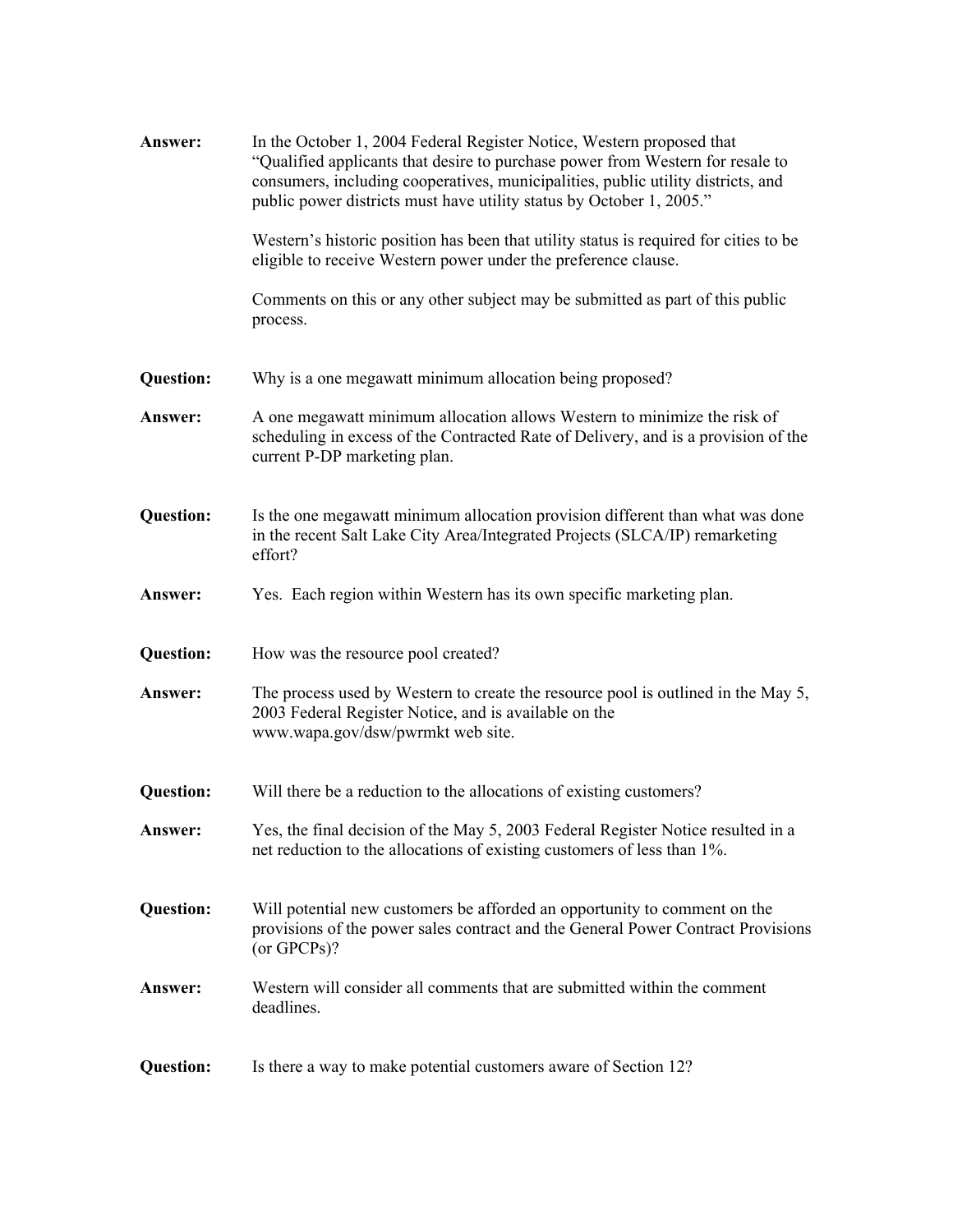| Answer:          | Western's external web site at www.wapa.gov/dsw/pwrmkt contains the current<br>version of the Section 12 language, along with all customer comments received<br>in this process and Western's responses to those comments.                                                                                                                                                                                                                                                                                                                                                                        |
|------------------|---------------------------------------------------------------------------------------------------------------------------------------------------------------------------------------------------------------------------------------------------------------------------------------------------------------------------------------------------------------------------------------------------------------------------------------------------------------------------------------------------------------------------------------------------------------------------------------------------|
| <b>Question:</b> | Is a copy of the proposed contract available on the web site? If you are a<br>potential new Western customer, can you tell what the contract would look like?                                                                                                                                                                                                                                                                                                                                                                                                                                     |
| Answer:          | A complete contract is not available on the web site. However, Western will<br>furnish both a copy of an existing Parker-Davis Project Firm Electric Service<br>contract and a Parker-Davis Project Firm Electric Service contract extension<br>amendment upon request.                                                                                                                                                                                                                                                                                                                           |
| <b>Question:</b> | The five-year notice is an EPAMP requirement. Is this a different requirement<br>than what is contained in Section 12 of the Firm Electric Service Amendments?                                                                                                                                                                                                                                                                                                                                                                                                                                    |
| Answer:          | Under EPAMP, Western has the right to adjust allocations in response to changes<br>in hydrology and river operations upon at least 5 years notice to existing<br>customers. This is a different provision than the language of Section 12, which<br>focuses more on changes in the status of customers as being the basis for an<br>allocation adjustment.                                                                                                                                                                                                                                        |
| <b>Question:</b> | What is the difference between the load served by a tribe and that served by a<br>tribal utility? Why are tribes asked to exclude non-tribal load from the load data<br>in their applications?                                                                                                                                                                                                                                                                                                                                                                                                    |
| Answer:          | A tribal utility serves the load within its geographic service area, whether that be<br>tribal load or non-tribal load. However, a tribe that does not have a tribal utility<br>does not have responsibility to serve load. Because the intent of EPAMP is to<br>assist Native Americans in meeting their needs for cost-based hydroelectric<br>power, tribes are being asked to provide only tribal load data, for the load of<br>tribal members, in their applications. Under EPAMP, Western did not intend to<br>supply the load of non-tribal entities who may have load on the reservations. |
| <b>Question:</b> | What happens if a tribe becomes a utility before October 1, 2008?                                                                                                                                                                                                                                                                                                                                                                                                                                                                                                                                 |
| <b>Answer:</b>   | Formation of a tribal utility would facilitate the receipt of an allocation of power<br>by a tribe. However, tribal utility status is not required in order for a tribe to<br>receive an allocation of power. If the application for power is submitted as a<br>tribal utility, Western's proposal published in the Federal Register on October 1,<br>2004 requires that utility status be in place by October 1, 2005.                                                                                                                                                                           |
| <b>Question:</b> | Are military installations considered to be members of a parent entity, such as the<br>Department of Air Force?                                                                                                                                                                                                                                                                                                                                                                                                                                                                                   |
| Answer:          | Under EPAMP, member-based associations are defined "to include both parent-<br>type entities and their user members and entities which act as agents for or                                                                                                                                                                                                                                                                                                                                                                                                                                       |